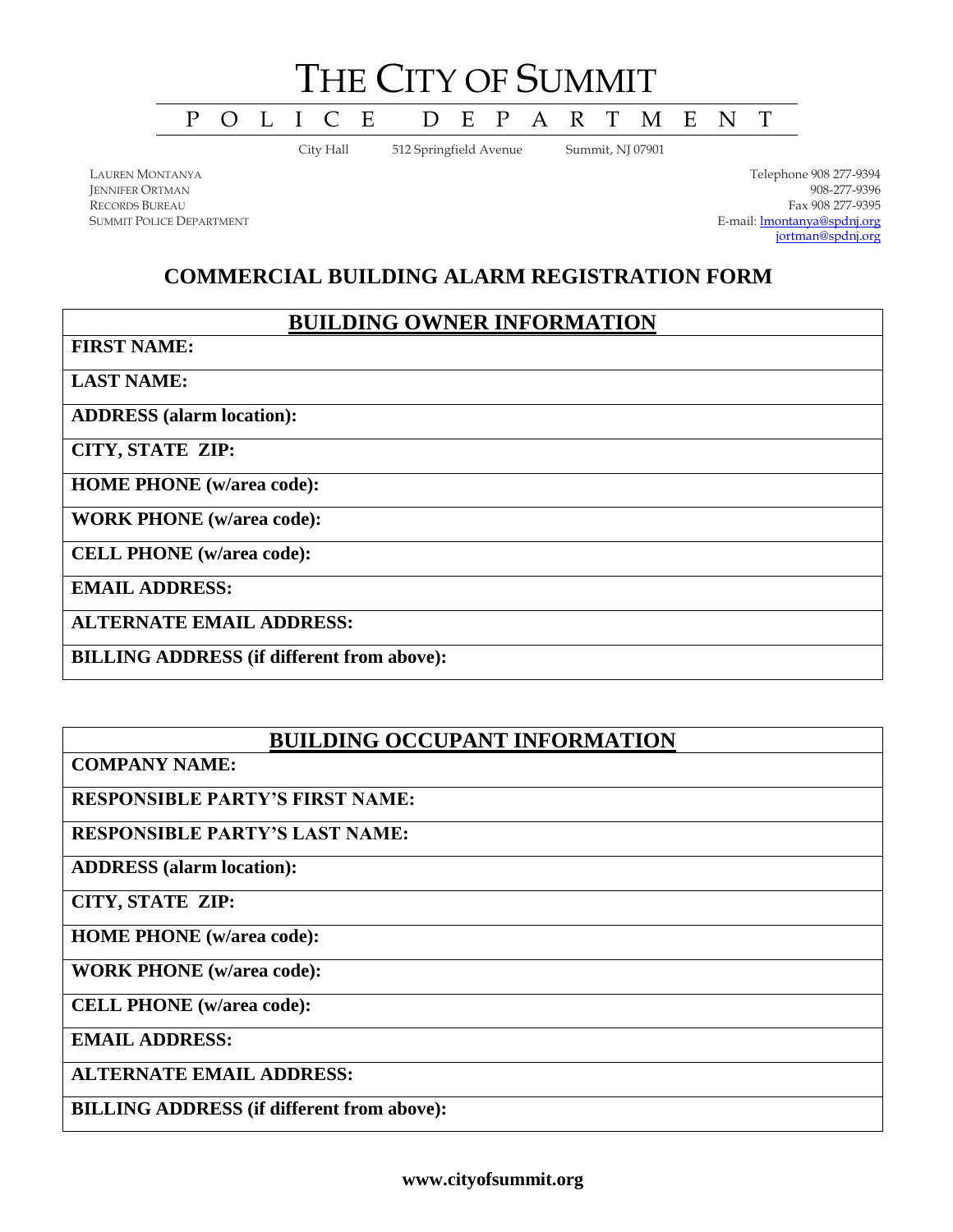#### **REGISTRATIONS FEES (Registration is valid from January 1 through December 31)**

## \*\*\*INITIAL REGISTRATION FEE\*\*\* \*\*\*\*\*\*ANNUAL RENEWAL FEE\*\*\*

\$60.00 \$25.00

| <b>ALARM TYPE</b>                                                                                           | <b>SELECT ONE</b> |
|-------------------------------------------------------------------------------------------------------------|-------------------|
| <b>NEW COMMERCIAL DIRECT DIAL ALARM:</b> For first time registrants only of commercial                      |                   |
| building properties. Direct Dial is defined as an alarm that when activated, the police/fire department are |                   |
| immediately notified.                                                                                       |                   |
| <b>NEW COMMERCIAL CENTRAL STATION ALARM:</b> For first time registrants only of                             |                   |
| commercial building properties. Central Station is defined as an alarm that when activated, the monitoring  |                   |
| company will try to contact the property owner first, and then will contact the police/fire department if   |                   |
| necessary.                                                                                                  |                   |
| <b>NEW COMMERCIAL TAPE DIALER ALARM:</b> For first time registrants only of commercial                      |                   |
| building properties. Tape Dialer is defined as an alarm that when activated, the system automatically       |                   |
| selects a telephone trunk line of the police/fire department and then reproduces a pre-recorded message.    |                   |
| NEW COMMERCIAL WARNING DEVICE/LOCAL AUDIBLE ALARM: For first time                                           |                   |
| registrants only of commercial building properties. A Warning Device/Local Audible Alarm is defined as      |                   |
| an alarm that when activated, sounds a loud audible noise.                                                  |                   |
| <b>RENEWAL COMMERCIAL DIRECT DIAL ALARM:</b> Annual renewals only for commercial                            |                   |
| building properties. Direct Dial is defined as an alarm that when activated, the police/fire department are |                   |
| immediately notified.                                                                                       |                   |
| <b>RENEWAL COMMERCIAL CENTRAL STATION ALARM:</b> Annual renewals only for                                   |                   |
| commercial building properties. Central Station is defined as an alarm that when activated, the monitoring  |                   |
| company will try to contact the property owner first, and then will contact the police/fire department if   |                   |
| necessary.                                                                                                  |                   |
| <b>RENEWAL COMMERICAL TAPE DIALER ALARM:</b> Annual renewals only for commercial                            |                   |
| building properties. Tape Dialer is defined as an alarm that when activated, the system automatically       |                   |
| selects a telephone trunk line of the police/fire department and then reproduces a pre-recorded message.    |                   |
| RENEWAL COMMERCIAL WARNING DEVICE/LOCAL AUDIBLE ALARM: Annual                                               |                   |
| renewals only for commercial building properties. A Warning Device/Local Audible Alarm is defined as        |                   |
| an alarm that when activated, sounds a loud audible noise.                                                  |                   |

## **PURPOSE OF ALARM:** (check all that apply)

| <b>Burglar</b>  |
|-----------------|
| Fire            |
| Carbon monoxide |
| Panic           |
| Other           |
|                 |

Please elaborate if "other" was checked above:

### **REGISTRANT INFORMATION:**

Primary Registrant Name: Primary Registrant Cell Phone: Secondary Contact Name: Secondary Contact Cell Phone: